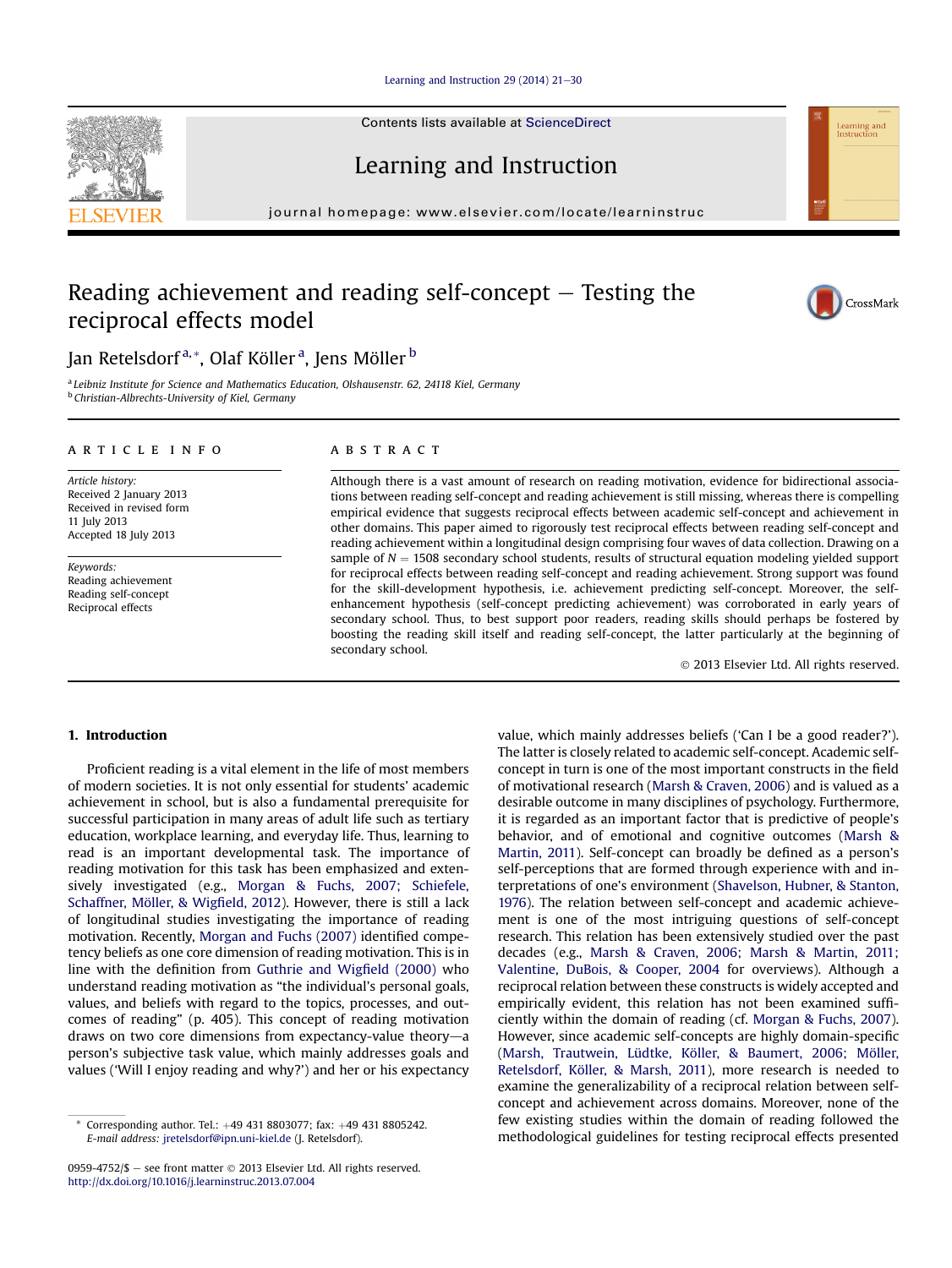by Marsh and his colleagues (Marsh, Byrne, & Yeung, 1999; Marsh & Martin, 2011). In the present investigation, we wanted to evaluate hypotheses about the bidirectional relation between reading selfconcept and reading achievement among secondary school children following these guidelines for a rigorous test of the reciprocal effects model. In the following section, we will first give a brief overview of research on reciprocal effects between academic selfconcept and academic achievement in general before then presenting the review of this relation in the domain of reading. We will then present our research questions in detail.

# 1.1. Relation between academic achievement and academic selfconcept

The question of whether there are reciprocal effects between academic self-concept and academic achievement has inspired a long scientific debate, different theoretical models, and a large number of empirical studies. One main focus of this debate has been the question of whether self-concept is causally dominant over achievement or whether achievement is causally dominant over self-concept. More than 30 years ago, Calsyn and Kenny (1977) contrasted the self-enhancement and skill-development hypotheses. In the self-enhancement hypothesis, self-concept is considered to be a primary prerequisite of achievement, which may be caused by more engagement and effort in domain-specific activities, which may then result in higher achievement (Marsh & Yeung, 1997). Support for this hypothesis could therefore imply that the enhancement of self-concept should be a main focus of educational interventions. In contrast, the skill-development hypothesis suggests that academic self-concept is a consequence of achievement, which can be explained by social comparisons (e.g., Möller & Pohlmann, 2010; Möller, Pohlmann, Köller, & Marsh, 2009): Highperforming students have opportunities for downward social comparisons with weaker classmates and thus develop high selfevaluations in the particular domain. For low-performing students, it is the other way around; these students mainly have opportunities for upward comparisons and thus develop low selfevaluations. Support for this effect could therefore imply that educational programs should focus on the development of stronger academic skills. Following these contradictory assumptions, many empirical studies have investigated the relation between selfconcept and achievement. To date, many researchers have worked with an assumption of an integrated model: the reciprocal effects model (Marsh, 1990; Marsh & Craven, 2006). This model postulates that self-concept and achievement are reciprocally related, i.e. that both are cause and effect of each other. In Fig. 1 the assumptions of the reciprocal effects model are demonstrated. First, a strong positive relation is expected between prior measures of achievement and self-concept, and subsequent measures of the same construct, which may be interpreted as evidence for the stability of these constructs. Second, a positive relation is expected between prior achievement and subsequent self-concept (skilldevelopment hypothesis), and third, positive effects are expected from prior self-concept to subsequent achievement (self-

### READING ACHIEVEMENT AND READING SELF-CONCEPT--34



Fig. 1. Full forward structural equation model tested to estimate reciprocal effects between reading self-concept (RSC) and reading achievement (RAch).